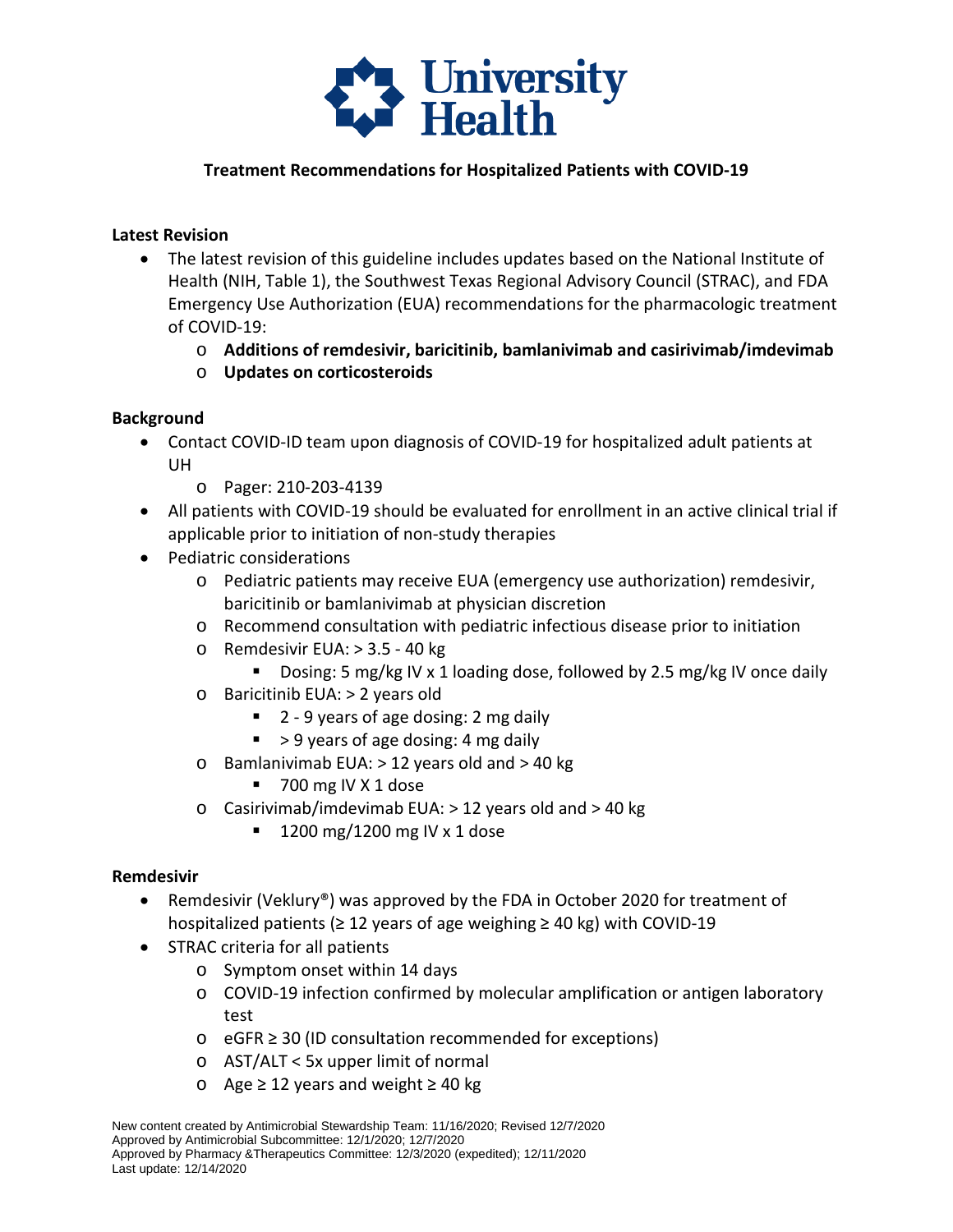

- STRAC recommendations for patients who should NOT receive remdesivir
	- o Patients who are already on hospice/comfort care or unlikely to survive for 24 hours
	- $\circ$  Patients who are improving and likely will be discharged from the hospital within 72 hours.
	- o Patients who have been intubated for COVID symptoms > 36 hours
- • In the event of limited supply, Infectious Diseases may tier eligible patients, giving preference to those most likely to benefit.

### **Baricitinib**

- • Baricitinib (Olumiant®) received emergency use authorization (EUA) from the FDA in November of 2020 in combination with remdesivir for the treatment of hospitalized COVID-19 patients needing oxygen.
- Patient selection:
	- o Evaluate baseline eGFR, liver enzymes, and complete blood count to determine treatment suitability and dose. Monitor closely patients with abnormal baseline and post-baseline laboratory values. Dosage adjustments necessary for patients with laboratory abnormalities. (See Appendix A)
	- o Baricitinib is not recommended for patients:
		- **•** On dialysis
		- **With end-stage renal disease (ESRD, EGFR < 15 [mL/min/1.73](https://mL/min/1.73) m<sup>2</sup>)**
		- **With acute kidney injury**

#### **Bamlanivimab and casirivimab/imdevimab**

- for the treatment of mild to moderate COVID-19 in adults and pediatrics with positive tests who are ≥ 12 years old and > 40 kg and who are at high risk for progressing to severe disease and • These products received emergency use authorization (EUA) from the FDA in November 2020 hospitalization (see appendix B).
- • Benefit of treatment with bamlanivimab has not been observed in patients hospitalized due to outcomes when administered to hospitalized patients with COVID-19 requiring high flow oxygen COVID-19. Monoclonal antibodies, such as bamlanivimab, may be associated with worse clinical or mechanical ventilation.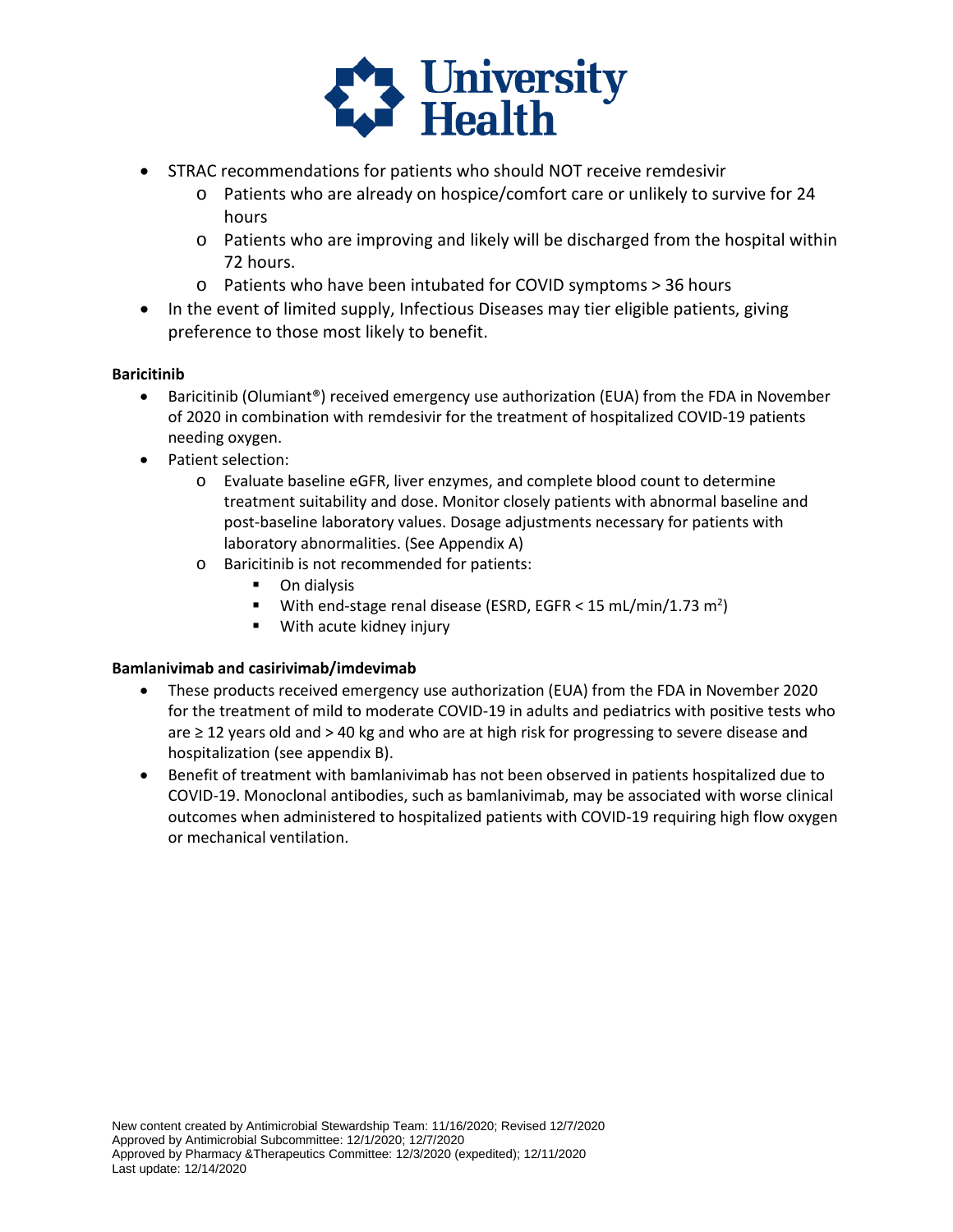

| Table 1: UH Treatment Recommendations for Adults with COVID-19                                                                                                                                                                                             |                                                                                                                                                                                                                                                                                      |  |
|------------------------------------------------------------------------------------------------------------------------------------------------------------------------------------------------------------------------------------------------------------|--------------------------------------------------------------------------------------------------------------------------------------------------------------------------------------------------------------------------------------------------------------------------------------|--|
| <b>Disease Severity</b>                                                                                                                                                                                                                                    | <b>Recommended Therapy</b>                                                                                                                                                                                                                                                           |  |
| Patients in ED not meeting criteria for<br>hospitalization, not requiring supplemental<br>$O2$ , with symptoms < 10 days, weigh at least<br>> 40 kg, and are at high risk for progressing to<br>severe COVID-19 and/or hospitalization (see<br>Appendix B) | May consider bamlanivimab 700 mg IV X 1<br>dose, if available* OR<br>casirivimab/imdevimab 1200 mg/1200 mg X<br>1 dose, if available*<br>Higher consideration warranted in severely<br>immunosuppressed patients and those with<br>multiple risk factors                             |  |
| Not hospitalized or hospitalized but does not<br>require supplemental oxygen                                                                                                                                                                               | No specific therapy recommended<br>May consider remdesivir for patients with<br>particularly high risk of clinical deterioration                                                                                                                                                     |  |
| Hospitalized and requires supplemental<br>oxygen (but does not require high-flow, non-<br>invasive or invasive mechanical ventilation,<br>or ECMO)                                                                                                         | Remdesivir 200 mg IV x 1 day, followed by<br>remdesivir 100 mg x 4 days or until hospital<br>discharge<br>May consider addition of dexamethasone 6<br>mg IV or PO daily for up to 10 days or until<br>discharge and/or <b>baricitinib</b> 4 mg daily X 14<br>days or until discharge |  |
| Hospitalized and requires oxygen delivery<br>through a high-flow device or non-invasive<br>ventilation                                                                                                                                                     | Remdesivir 200 mg IV x 1 day, followed by<br>remdesivir 100 mg x 4 days or until hospital<br>discharge<br>$\ddot{}$<br><b>Dexamethasone</b> 6 mg IV or PO daily for up to<br>10 days or until discharge and/or baricitinib 4<br>mg daily X 14 days or until discharge                |  |
| Hospitalized and requires invasive<br>mechanical ventilation or ECMO                                                                                                                                                                                       | Dexamethasone 6 mg IV or PO daily for up to<br>10 days or until discharge<br>$\ddag$<br>(For patients who have been intubated < 36<br>hours) Remdesivir 200 mg IV x 1 day,<br>followed by remdesivir 100 mg x 4 days or<br>until hospital discharge                                  |  |

\*There is limited supply of bamlanivimab or casirivimab/imdevimab available for ED use. If it is unavailable at UH consider referring patient to the STRAC Regional Infusion Center (RIC) at 210/934-0733 or emai[l refer@strac.org.](mailto:refer@strac.org) A patient MUST have a referral and appointment for the RIC.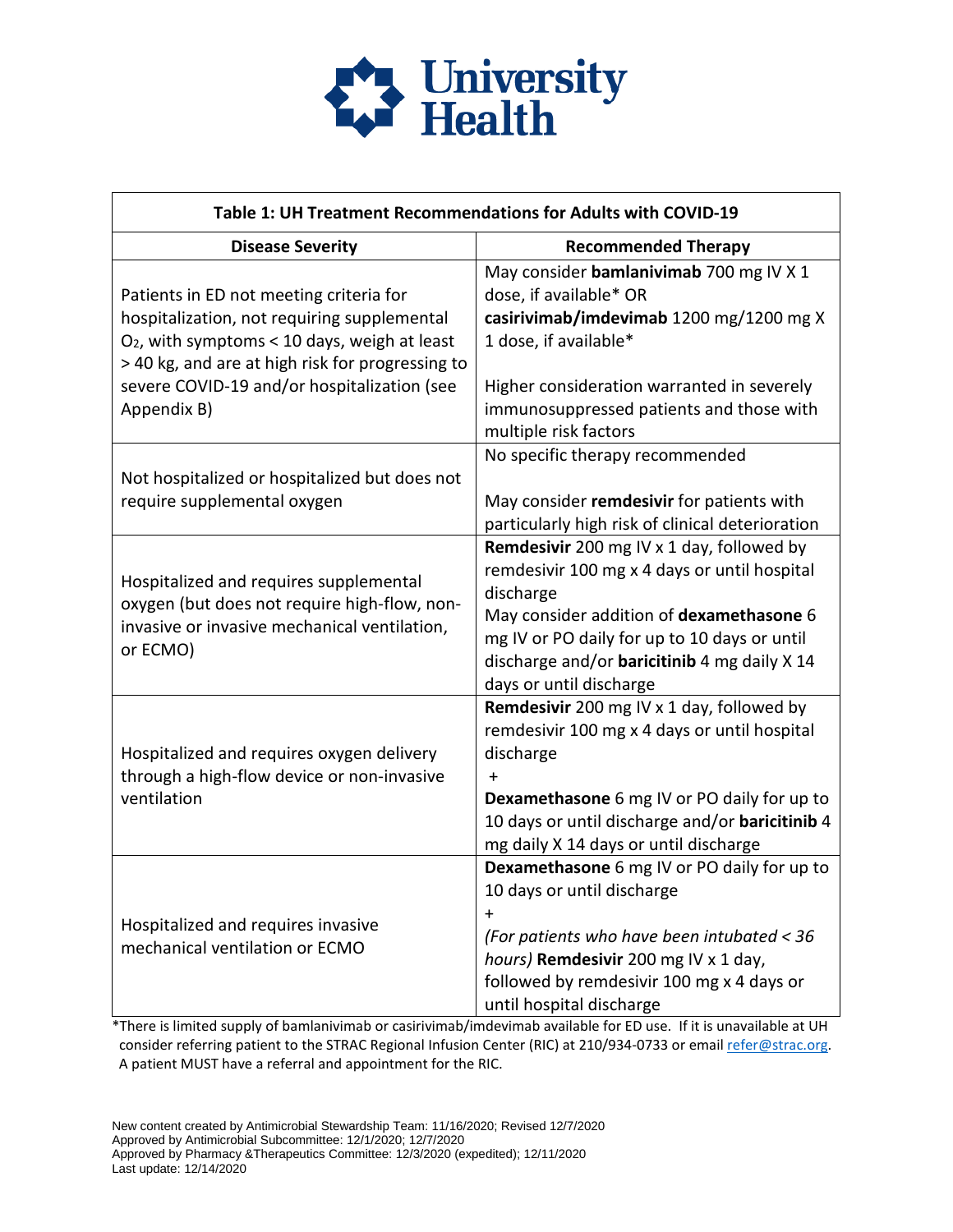

# **Appendix A Dosage Adjustment for Baricitinib in Patients with Abnormal Laboratory Values**

| <b>Laboratory Analyte</b>                                                         | <b>Laboratory Analyte Value</b>                                                                   | Recommendation*                                                                                                                                                                               |
|-----------------------------------------------------------------------------------|---------------------------------------------------------------------------------------------------|-----------------------------------------------------------------------------------------------------------------------------------------------------------------------------------------------|
|                                                                                   | ≥ 60 mL/min/1.73 m <sup>2</sup>                                                                   | Adults and pediatric patients 9<br>$\bullet$<br>years of age and older: No dosage<br>adjustment<br>Pediatric patients 2 years to less<br>$\bullet$<br>than 9 years of age: 2 mg once<br>daily |
| eGFR                                                                              | $30 - 60$ mL/min/1.73 m <sup>2</sup>                                                              | Adults and pediatric patients 9<br>$\bullet$<br>years of age and older: 2 mg once<br>daily<br>Pediatric patients 2 years to less<br>$\bullet$<br>than 9 years of age: 1 mg once<br>daily      |
|                                                                                   | 15 - < 30 mL/min/1.73 m <sup>2</sup>                                                              | Adults and pediatric patients 9<br>$\bullet$<br>years of age and older: 1 mg once<br>daily<br>Pediatric patients 2 years to less<br>than 9 years of age: Not<br>recommended                   |
|                                                                                   | < 15 mL/min/1.73 m <sup>2</sup>                                                                   | Not recommended                                                                                                                                                                               |
| <b>Absolute</b>                                                                   | $\geq$ 200 cells/µL                                                                               | Maintain dose                                                                                                                                                                                 |
| <b>Lymphocyte Count</b><br>(ALC)                                                  | < 200 cells/µL                                                                                    | Consider interruption until ALC is<br>$\geq$ 200 cells/µL                                                                                                                                     |
| $\geq$ 500 cells/µL<br><b>Absolute Neutrophil</b><br>Count (ANC)<br><500 cells/µL |                                                                                                   | Maintain dose                                                                                                                                                                                 |
|                                                                                   | Consider interruption until ANC is<br>$\geq$ 500 cells/µL                                         |                                                                                                                                                                                               |
| <b>Aminotransferases</b>                                                          | If increase in ALT or AST are<br>observed and drug-induced<br>liver injury (DILI) is<br>suspected | Interrupt baricitinib until the diagnosis<br>of DILI is excluded                                                                                                                              |

ALC = absolute lymphocyte count, ALT = alanine transaminase, ANC = absolute neutrophil count, AST = aspartate transaminase, DILI = drug induced liver injury, eGFR = estimated glomerular filtration rate, hrs = hours.

\*If a laboratory abnormality is likely due to the underlying disease state, consider the risks and benefits of continuing baricitinib at the same or a reduced dose.